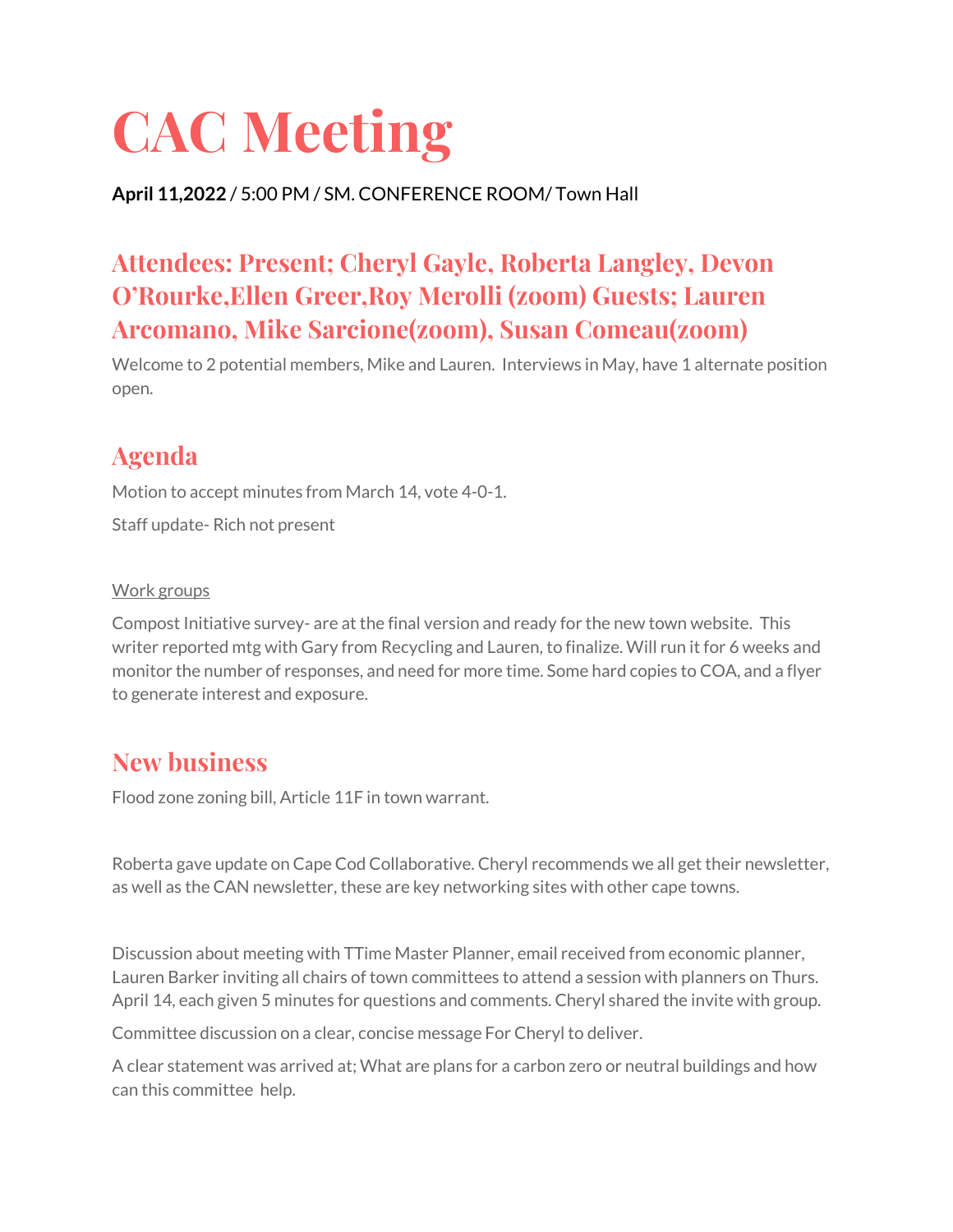Education/Outreach- Library will be adding evening hours on Tues. and Thurs., will be open until 8pm. Large conference room available.

Roy inquired with Cape Light Compact, agency that does home assessments, renewable energy, teaches next generation.

This writer reported on info about Assoc. To Protect Cape Cod (apcc), having a speakers bureau that educates on Climate Change, H2O Quality, Cynobacteria monitoring, Sustainability,Habitat Protection, mission is through advocacy, science and education.

Edible Landscape staff would be available in the fall for speaker series.

This writer attended a meeting at Evergreen Cemetery to learn about Green Burials in Eastham. Cemetery commission and town admin of Brewster were there to share info they have from experience with green burials. Apparently there is interest, Evergreen will create a designated area for green burials. Unknown if other cemeteries in town have had any inquiries. Discussed the benefits within the climate action goals.

Talked about subjects of both local and global impacts.

All agreed that any and all of these subjects, plus more, were worthy of educational offering.

Windmill Weekend and Turnip Festival were identified as opportunities to engage residents and promote interest.

The idea of a Climate Action Fair was floated. How to best connect with the community and generate interest and actions was queried.

Connect with schools and students in town.

Information for what individual residents can do in their everyday practices should be a focus.

Hybrid sessions

Follow-up- Ellen-compost, apcc

Roy- Cape Light compact

Roberta- Collaborative

Devon- global impact assistance

#### Public comments;

Mike Sacione - committee candidate, currently has heat pumps at his residence, solar, drives an electric vehicle, can talk about all aspects as first hand knowledge. Education has to move from net zero which is not adequate, move to carbon negative.

Lauren Arcomano - has participated in green burial. Knows an expert who she could ask to speak.

Has other experiences involving sustainable practices.